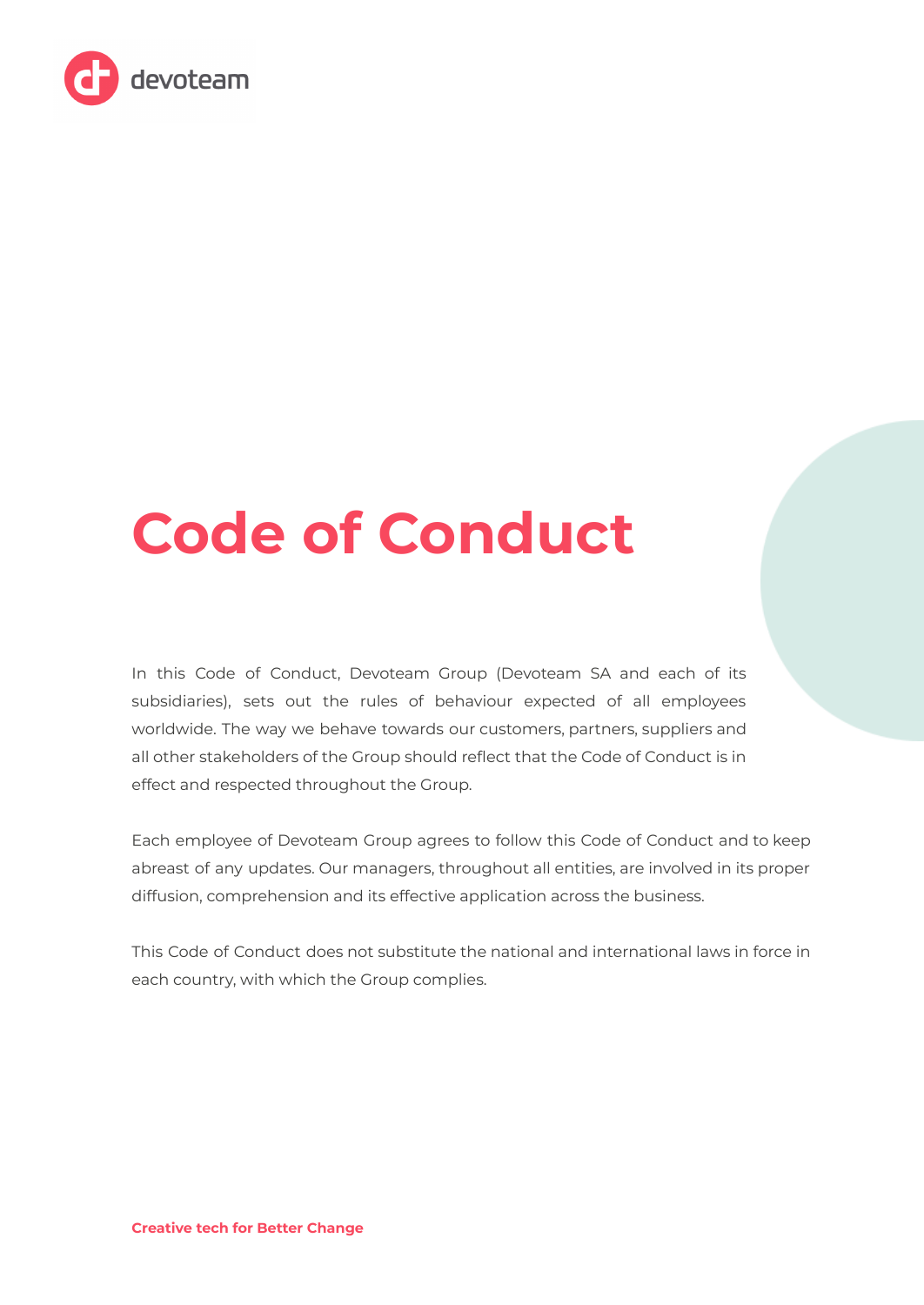

# **Table of contents**

| 1. Compliance with the Law                           | 3                 |
|------------------------------------------------------|-------------------|
| Development in compliance with laws and regulations  | 3                 |
| Fair competition                                     | 3                 |
| Compliance with tax obligations                      | 4                 |
| 2. Protecting the Group's interests                  | 6                 |
| Prevention of conflicts of interest                  | 6                 |
| Protecting the Group's assets                        | 7                 |
| Confidentiality of information                       | 7                 |
| 3. Doing business without bribery                    | 8                 |
| Refuse bribes and payments of convenience            | 8                 |
| Comply strictly with the anti-money laundering rules | 8                 |
| Control related party transactions                   | 8                 |
| Avoid influencing local political affairs            | 9                 |
| <b>4. Gifts and invitation</b>                       | 10                |
| Gifts                                                | 10 <sup>°</sup>   |
| <b>Third Party Invitation</b>                        | 10                |
| <b>5. Economic Sanctions Compliance Policy</b>       | 11                |
| 6. Group Rules of engagement                         | $12 \overline{ }$ |
| 7. Group Corporate Social Responsibility             | $12 \overline{ }$ |
| 8. Group's Ethics Alert System                       | 13                |
| 9. Code of Conduct Implementation                    | 14                |
| Sanctions                                            | 14                |
| Updates                                              | 14                |
| Contact                                              | 14                |
| Appendix 1: Acknowledgement of the Code of Conduct   | 15                |
| <b>Appendix 2: Group Rules of engagement</b>         | 16                |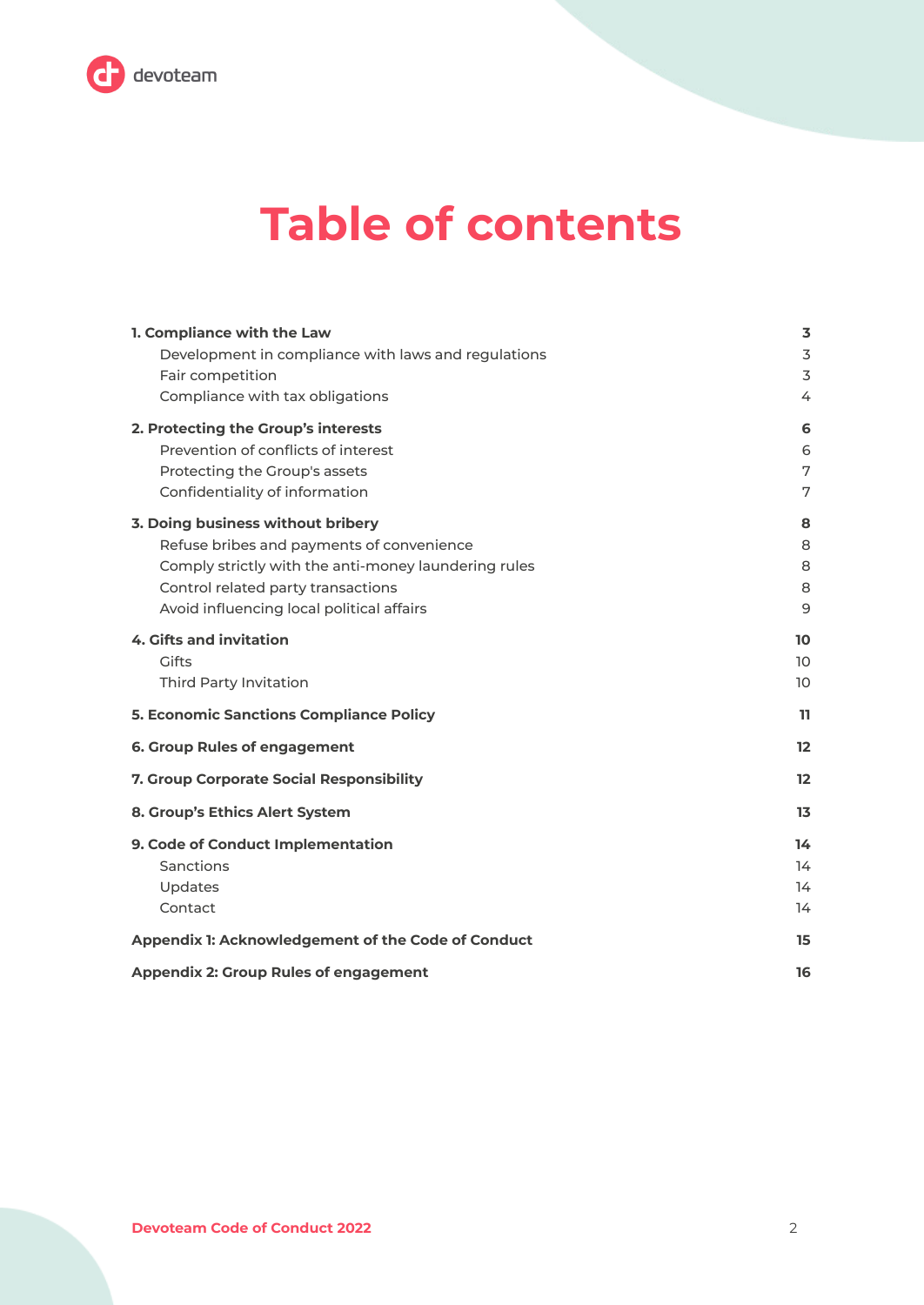

# <span id="page-2-0"></span>1. Compliance with the Law

#### <span id="page-2-1"></span>a) Development in compliance with laws and regulations

Devoteam Group carries out its business development in compliance with national and international laws and regulations applicable to its activities.

Each of the Group's companies, as well as all of their employees, are required to comply with the laws and regulations applicable locally, in the countries in which they operate in the context of their professional activities.

The Group promotes local capacity development through close cooperation with the local community, including business interests, as well as through the development of the company's activities in domestic and foreign markets, in accordance with the need for sound business practises.

#### <span id="page-2-2"></span>b) Fair competition

Devoteam conducts its business in strict compliance with the principles of antitrust and fair competition. Therefore, the Group neither executes nor tolerates cartels between competitors, suppliers and customers, including:

- Imposing or fixing prices: it is illegal to raise, lower or stabilise prices among competitors. Devoteam ensures that its employees establish prices on their own, without agreeing with other competing firms or partners.
- Conducting concerted bids: occurs when competitors work together to manipulate the outcome of a bidding process, especially during tenders or auctions. For example:
	- Different companies participated in an auction while having already agreed in  $\circ$ advance who will be the winner.
	- A company hired its competitor as a subcontractor to subvert the bidding  $\circ$ process.
- Limiting competitors, customers, distributors or resellers from market access, e.g.,  $\bullet$ sharing or subdividing markets, allocating them to a specific territory, boycotting,...
- Exchanging competitively-sensitive information, especially during industry/trade association meetings. For example: prices, project margins, commercial strategy, status of negotiations, etc. Accordingly, membership in a trade association must be approved by the Legal Department ;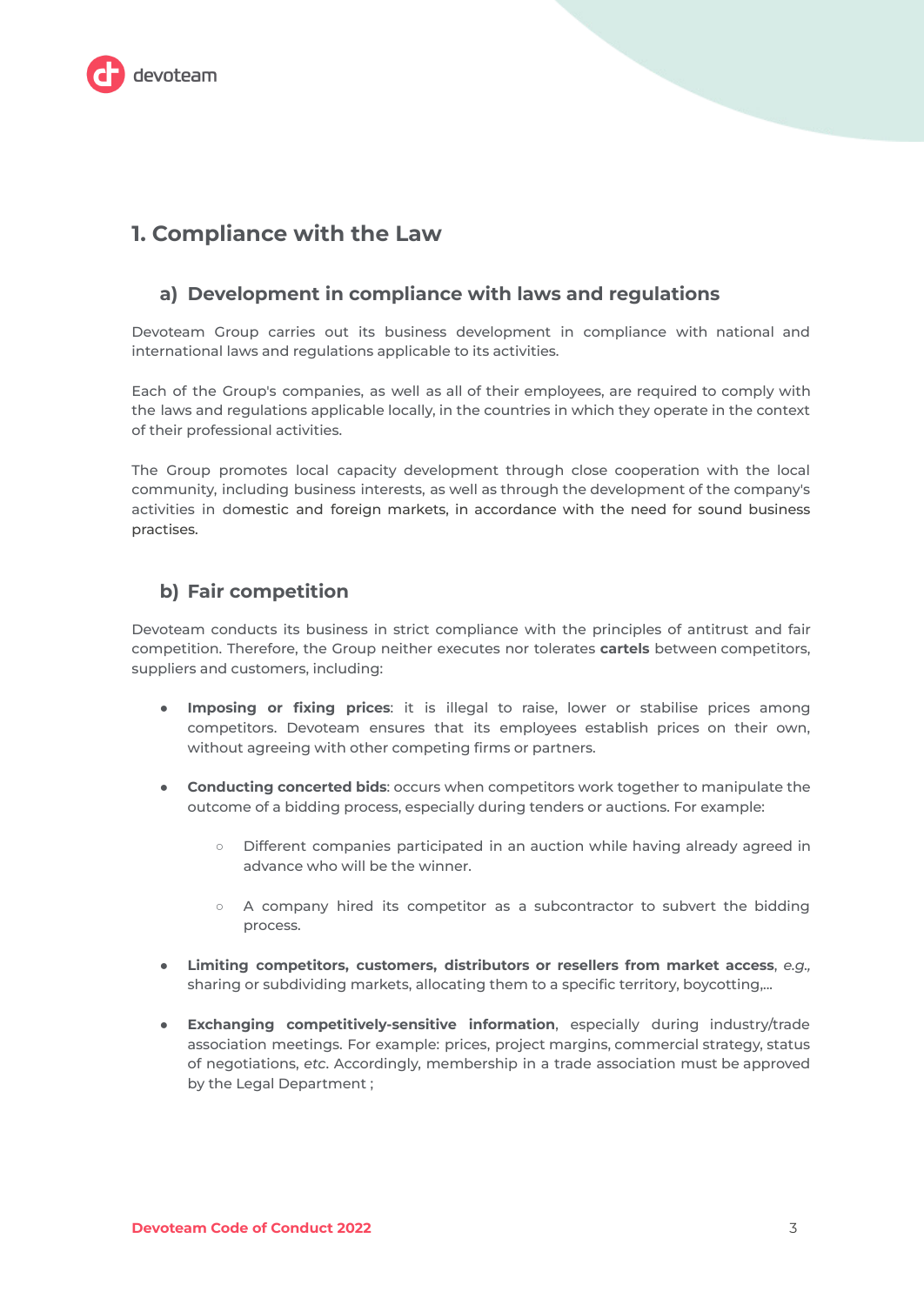

- Unreasonable exclusivity clauses (or non-compete clauses) imposed to suppliers, customers, distributors but also to employees. This situation can occur:
	- o When a company prevents its partners from soliciting offers or negotiating with a third party.
	- o When an employee is not allowed to work with his/her previous company's competitors.

As in general, exclusivity clauses are considered illicit if they are geographically unlimited and/or exceed 5 years (for commercial contracts) or 2 years (for employment contracts). Devoteam does not conclude any exclusivity agreement that is not justified by law and by legitimate business reason.

• Most-favoured nation provisions which could obligate a supplier to sell products to a customer at the lowest price or most favourable terms (or a seller who charges higher prices to other buyers) and could then create a significant imbalance between the rights and obligations of the parties, thus raising legal and compliance concerns.

Moreover, Devoteam refrains from any act that may be considered an abuse of dominant position in the market, e.g., pricing below cost, unfairly high pricing, obligating customers to purchase additional goods, as well as refusal to deal unless justified by legitimate business reasons (e.g., lack of capacity, creditworthiness of the customer, etc.).

The Group obligates all employees to respect this Code of Conduct and to follow a mandatory training on antitrust. Any employee or customer that remarks or witnesses a suspicious act is encouraged to report it to our independent Ethics Alert Committee through an anonymous whistleblowing system.

Further, to preserve the market's equilibrium, the Group complies with legal requirements to strictly control M&A operations, joint-ventures and other activities that may create a concentration of economic power.

Devoteam pays particular attention while working with strategic partners to not impede fair competition with other firms. We encourage our partners, customers, suppliers and subcontractors, to apply business principles alongside this Code.

Devoteam cooperates with antitrust authorities of the countries concerned and provides the fastest and most complete responses possible to requests for information.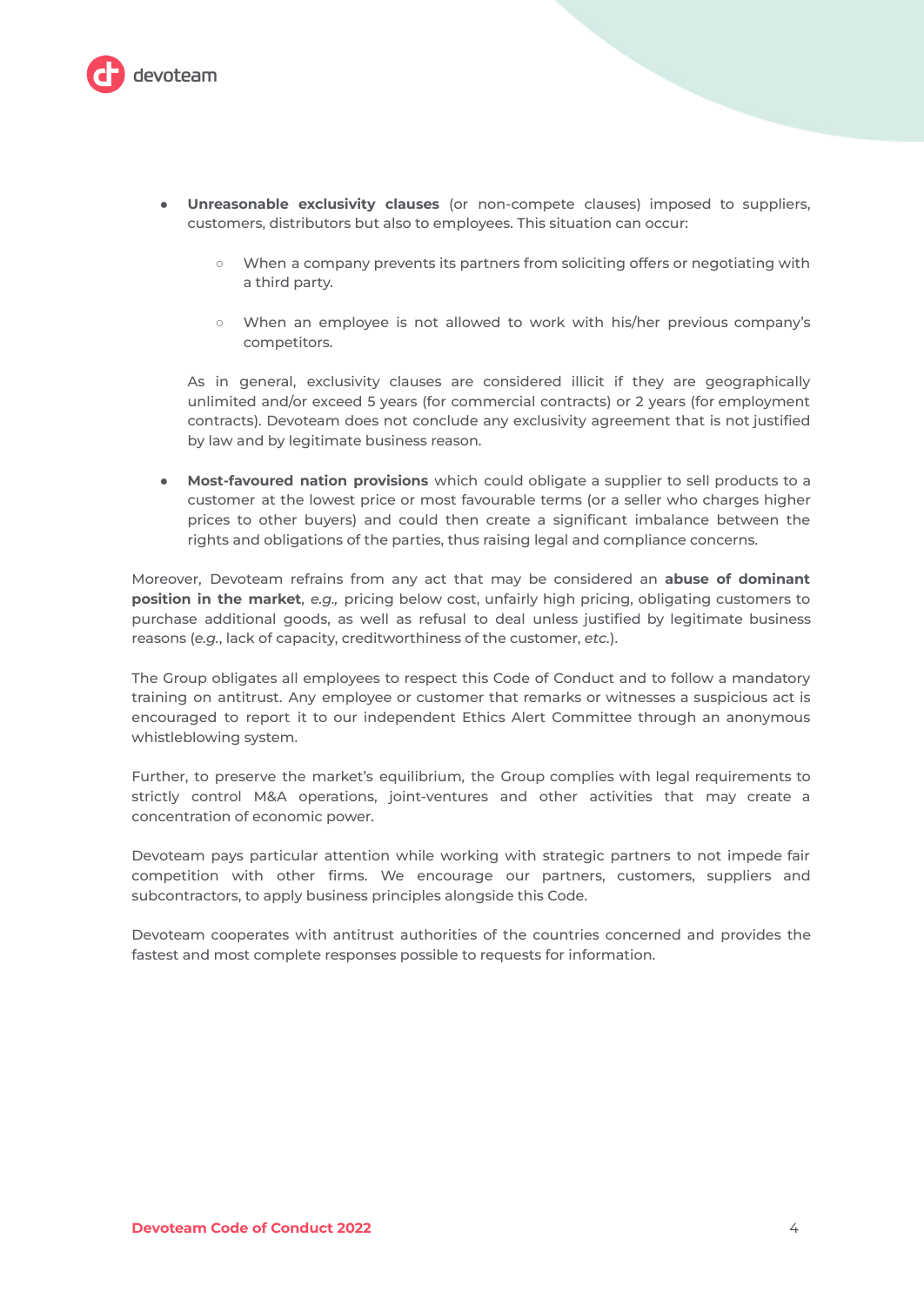

#### <span id="page-4-0"></span>c) Compliance with tax obligations

Devoteam contributes to the public finances of host countries by making timely payment of its tax liabilities. In particular, The Group complies with both the letter and spirit of the tax laws and regulations of the countries in which they operate.

Devoteam provides authorities with timely information required by law in order to correctly determine the taxes to be collected in the context of its activities and to ensure that transfer pricing practises comply with the 'arm's length' principle.

Devoteam refrains from seeking or accepting exemptions not considered in the statutory or regulatory framework related to human rights, environmental, health, safety, labour, taxation, financial incentives, or other issues.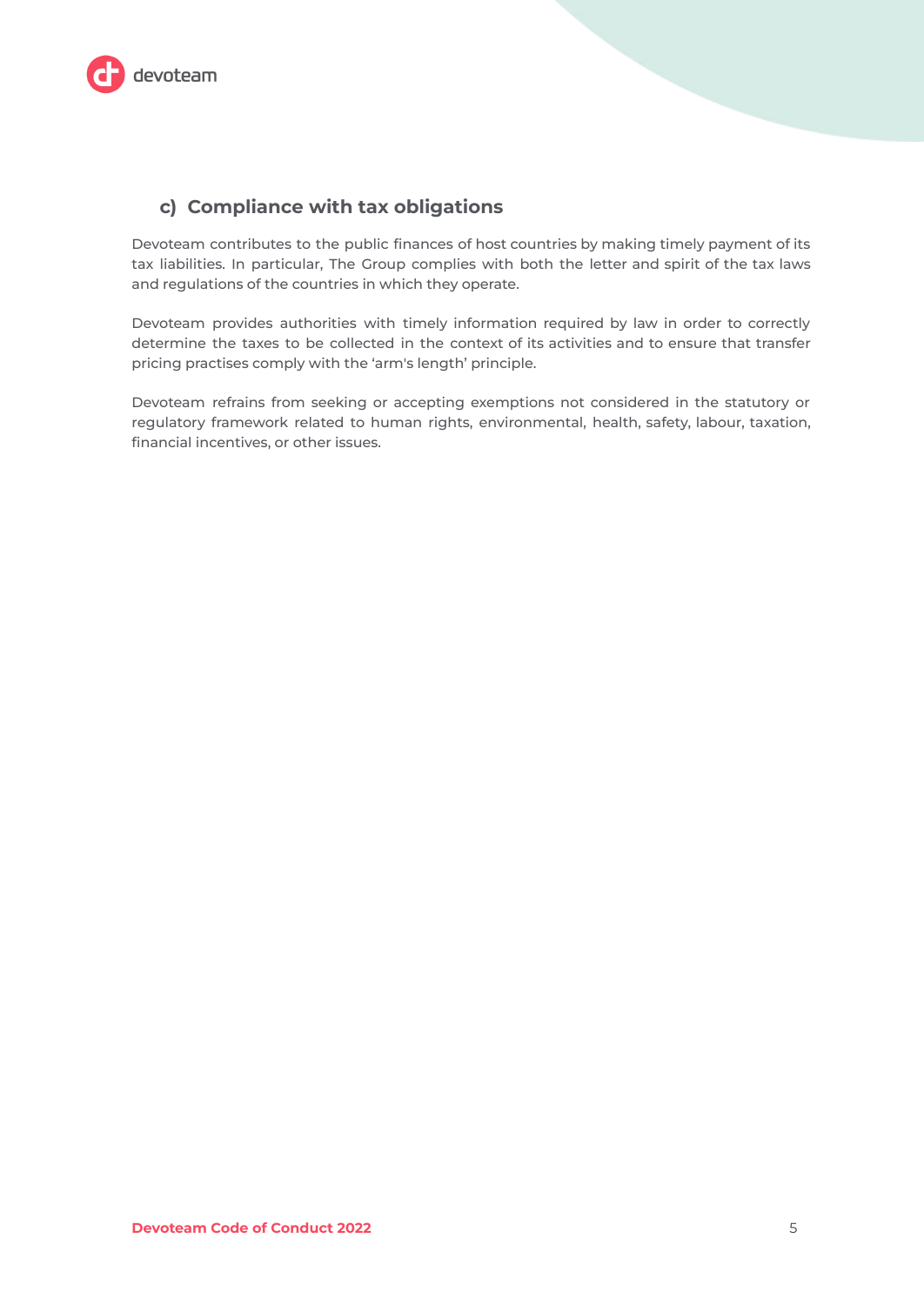

# <span id="page-5-0"></span>2. Protecting the Group's interests

#### <span id="page-5-1"></span>a) Prevention of conflicts of interest

All Group employees must avoid any conflict between their own personal interests and those of their family and friends, and the interests of the Group.

Devoteam neither takes part in nor tolerates any behaviour that potentially exposes the Group and its employees to a conflict of interest, such as:

- Favouritism: when a person in a leadership role gives unfairly preferential treatment to an employee over others.
- . Unlawful taking of interest: when a public agent takes, receives or keeps any interest in the Group where he or she has the duty of ensuring its supervision, management, liquidation or payment.
- . Misappropriation of assets: when an employee or a third party associated with Devoteam abuses their position to steal from the Group through fraudulent activities.
- Influence peddling: when an employee abuses his or her position to influence a decision-making authority to obtain from this authority favourable decisions (contracts, employment, etc.) for the benefit of a third party.

Therefore, each employee shall:

- Carry out his or her missions in the strict and sole interest of Devoteam, and never in accordance with his or her private interests.
- Refrain from any personal relationship whatsoever with a third party that would violate his or her professional duties or put him or her in a conflict of interest situation.
- Not disclose any conflict of interest to which Devoteam or its collaborators would be exposed.
- Declare any conflict of interest, even suspected, to the Ethics Department, or directly to the Ethics Alert Committee.

To tackle this issue, Devoteam will be providing online training on conflict of interest for its employees. Moreover, collaborators are committed to sign an annual declaration of related parties which helps detect and manage any potential conflict of interest.

In case of doubt about a particular transaction or situation in the context of this Code of Conduct, the employee must seek advice from his or her superiors or from the Group's Ethics and Anti-Corruption Department (ethics@devoteam.com).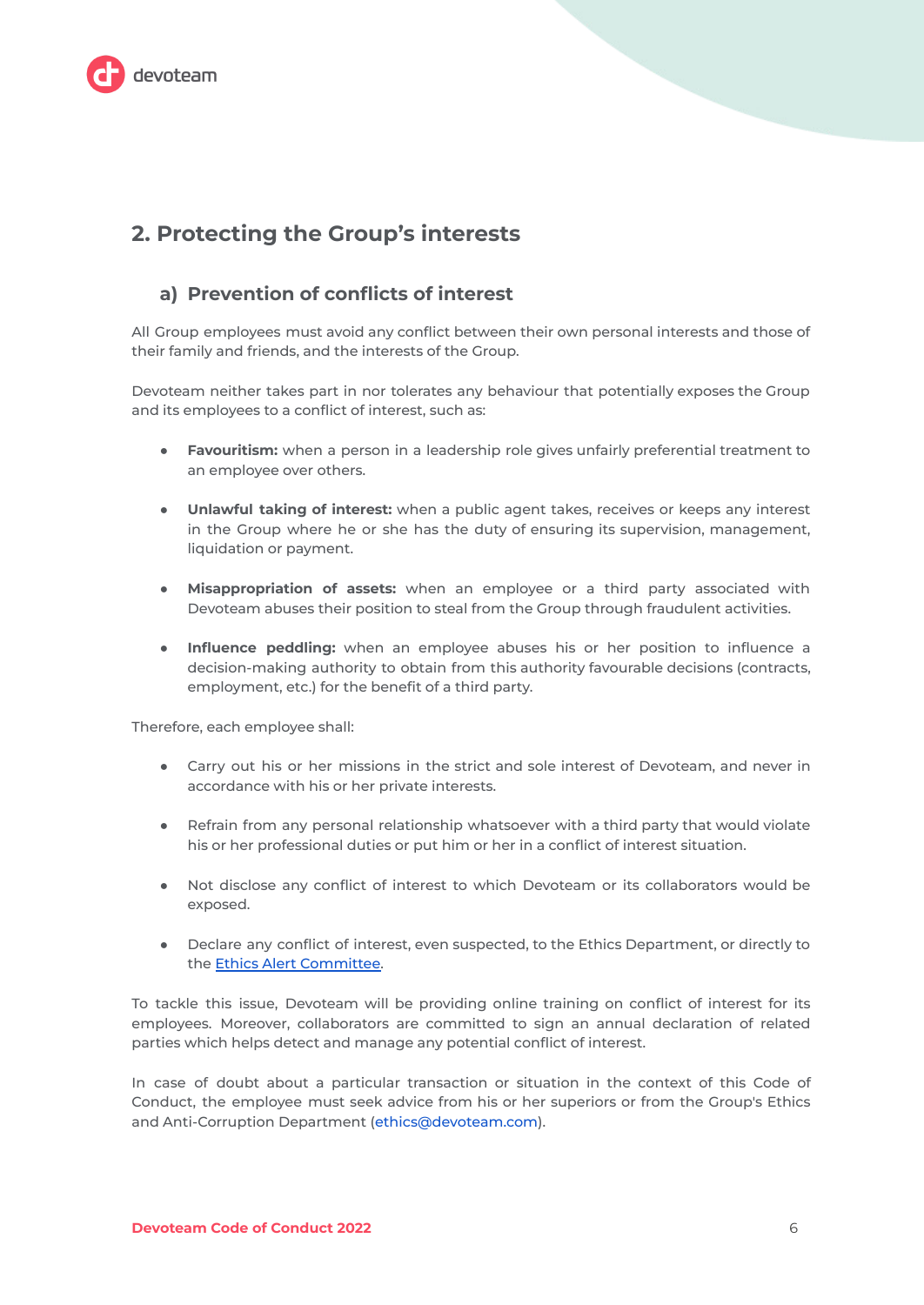

#### <span id="page-6-0"></span>b) Protecting the Group's assets

Every Group employee is responsible for the proper use, preservation and protection of the Group's assets.

Devoteam's information, equipment (including computer hardware and software), financial resources, tools, intellectual property rights, know-how and ideas are among the Group's most important assets. These assets must be protected.

Any abuse or improper use of the Group's assets, whether for personal purposes or in violation of the law, is prohibited and may lead to disciplinary, civil or penal sanctions.

#### <span id="page-6-1"></span>c) Confidentiality of information

Confidentiality is an essential component of the Group. Each of its employees is committed to preserving the confidentiality of information and ensuring the protection of the Group's intangible assets.

Therefore, employees shall:

- Protect confidential information of the Group in public places by avoiding open discussion and limiting use of the Group's electronic devices and documentation.
- Refrain from disclosing confidential information outside the Group, unless formally authorized by their management, or in cases provided for by law, in particular at the request of legal authorities.
- Respect confidentiality of information legislations and comply with policies related to collection, use, storage, retention, deletion and erasure of information.

Any disclosure of confidential information unauthorised by the Group or by law is prohibited and may lead to disciplinary, civil or penal sanctions.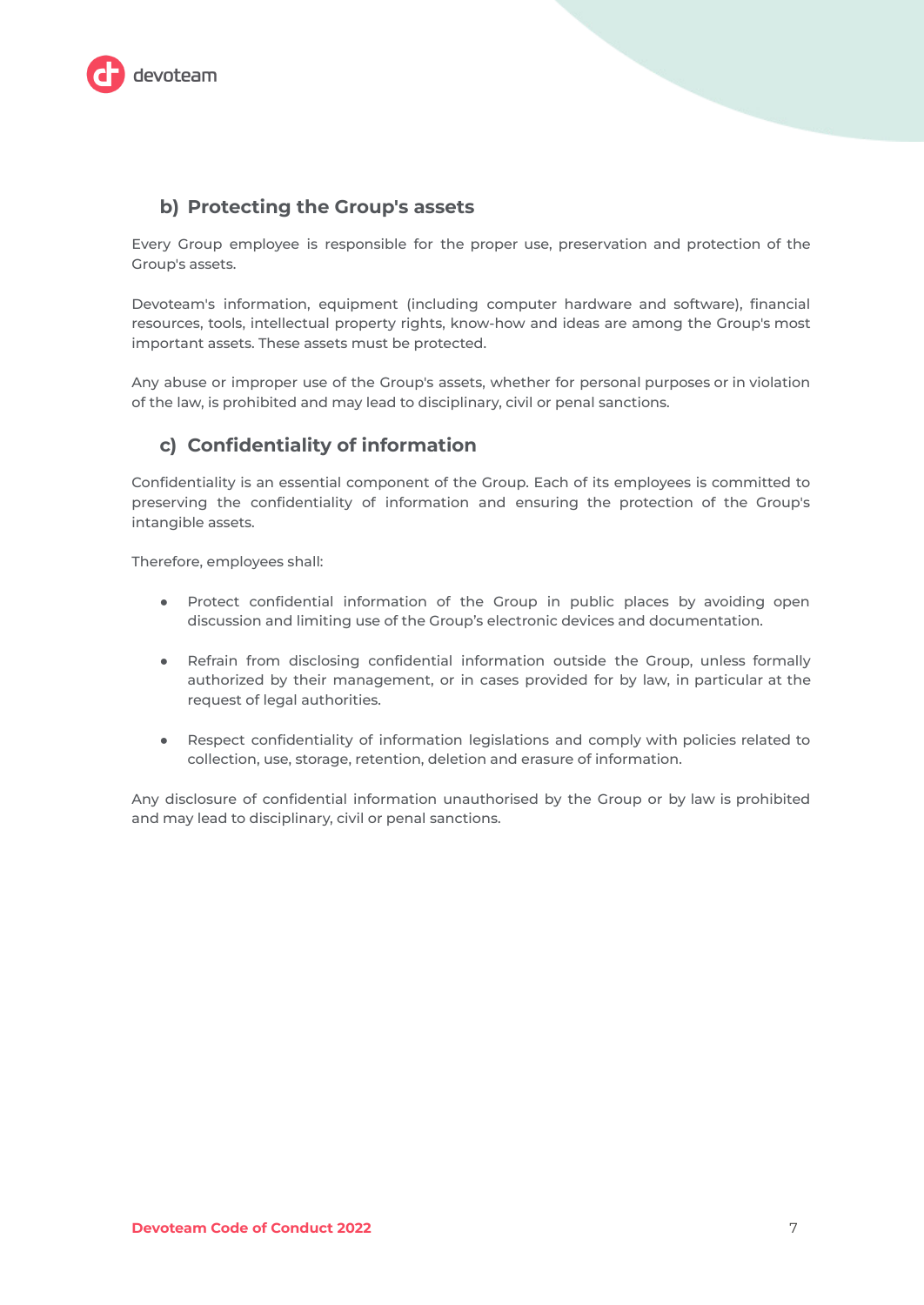

# <span id="page-7-0"></span>3. Doing business without bribery

#### <span id="page-7-1"></span>a) Refuse bribes and payments of convenience

The Group does not tolerate any form of corruption or influence peddling. Therefore, each employee undertakes, under all circumstances, not to make any payment or grant any undue advantage that could constitute an act of corruption.

Bribes, kickbacks or other similar payments are never permitted, regardless of whether they are paid to a government official or to clients, investors, customers or other third parties. Neither may Group employees solicit or accept such payments.

If an employee experiences a request or demand for improper payment or other violation of this policy, such request or demand must be immediately rejected and reported to his or her management. If a Group employee becomes aware of any improper payment made or to be made, he or she must also report the payment without delay to ethics@devoteam.com.

#### <span id="page-7-2"></span>b) Comply strictly with the anti-money laundering rules

The Group actively seeks to prevent money laundering, terrorist financing and tax evasion. All Group managers are committed to implementing all necessary procedures to ensure the control of each financial transaction with third parties.

Group employees agree not to pursue, under any circumstances, any business relationship whatsoever that could place the Group at risk with regard to anti-money laundering requlations.

The Group is developing a specific anti-money laundering procedure to secure its business. If necessary, the Group may:

- Confirm the identity and activities of its customers and suppliers based on reliable evidence:
- Report suspicious activities to the Group's Internal Audit department, which may open an investigation, in strict compliance with the law, to prevent or identify any known or suspected money laundering operations;
- Cooperate with local authorities to prevent any development or project that could lead to money laundering activities.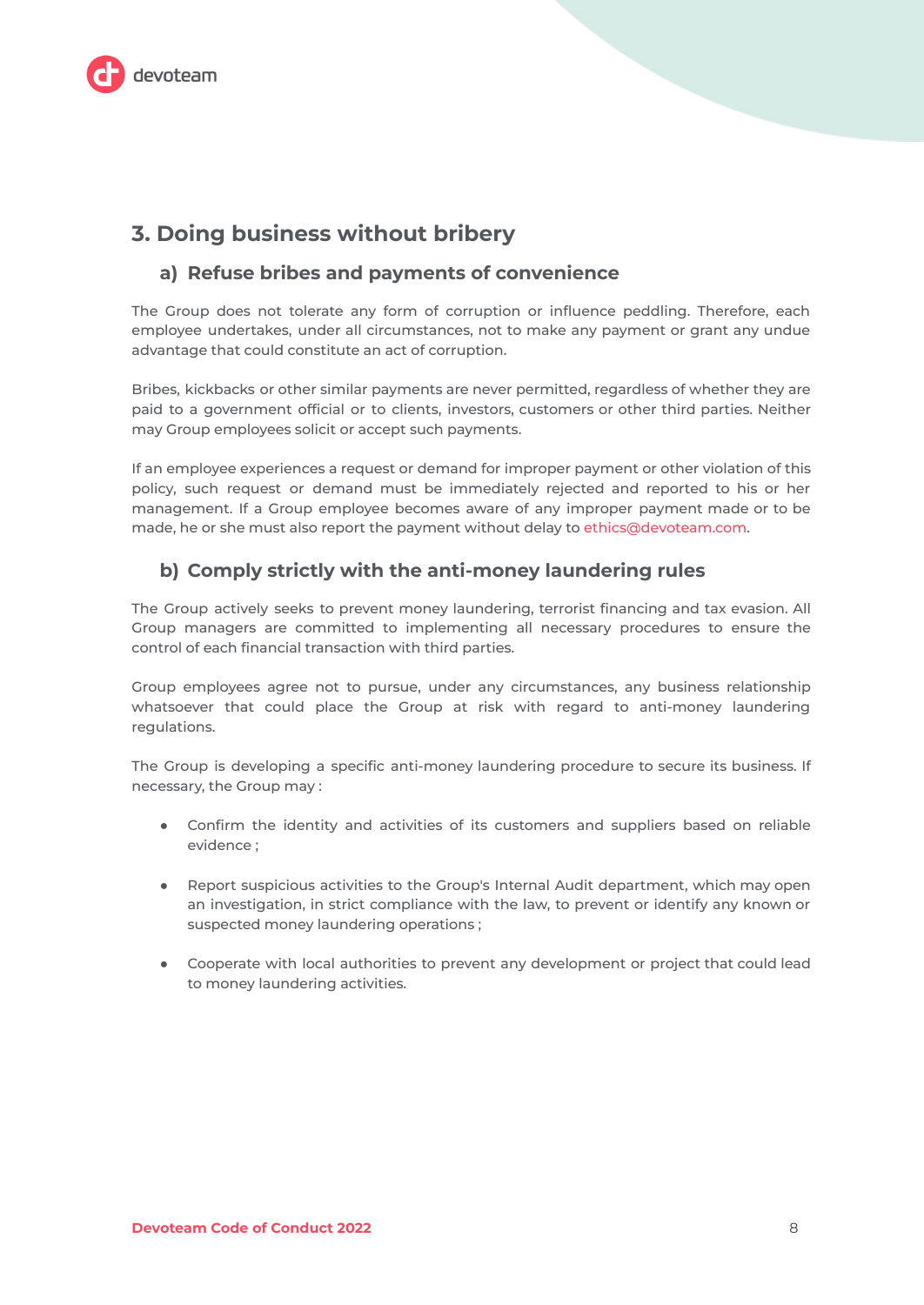

#### <span id="page-8-0"></span>c) Control related party transactions

The Group has established policies and procedures to monitor, approve and report on all related party transactions.

The Group's managers are aware that all transactions with known related parties must be reviewed and approved before being executed. Unjustified transactions are subject to sanctions

The Group's Internal Audit department is committed to monitoring related party transactions on behalf of the Group and investigating potential violations of the Code of Conduct.

#### <span id="page-8-1"></span>d) Avoid influencing local political affairs

The Group refrains from any undue interference in local political activities. It does not make any illegal contributions to candidates for public office or to political parties or other political organizations.

All political contributions must fully comply with public disclosure requirements and must be reported to management.

#### e) Compliance trainings

To raise awareness on different Compliance issues, Devoteam operates three mandatory online training courses via its MDA Game platform:

- Doing business without bribery
- Doing business in fair competition
- Conflict of interest

These training courses, belonging to the "Ethics & Corruption" program, are mandatory for managers, Group Corporate and employees whose positions are exposed to risk of non-compliance. Nonetheless, they remain available and highly recommended to other employees.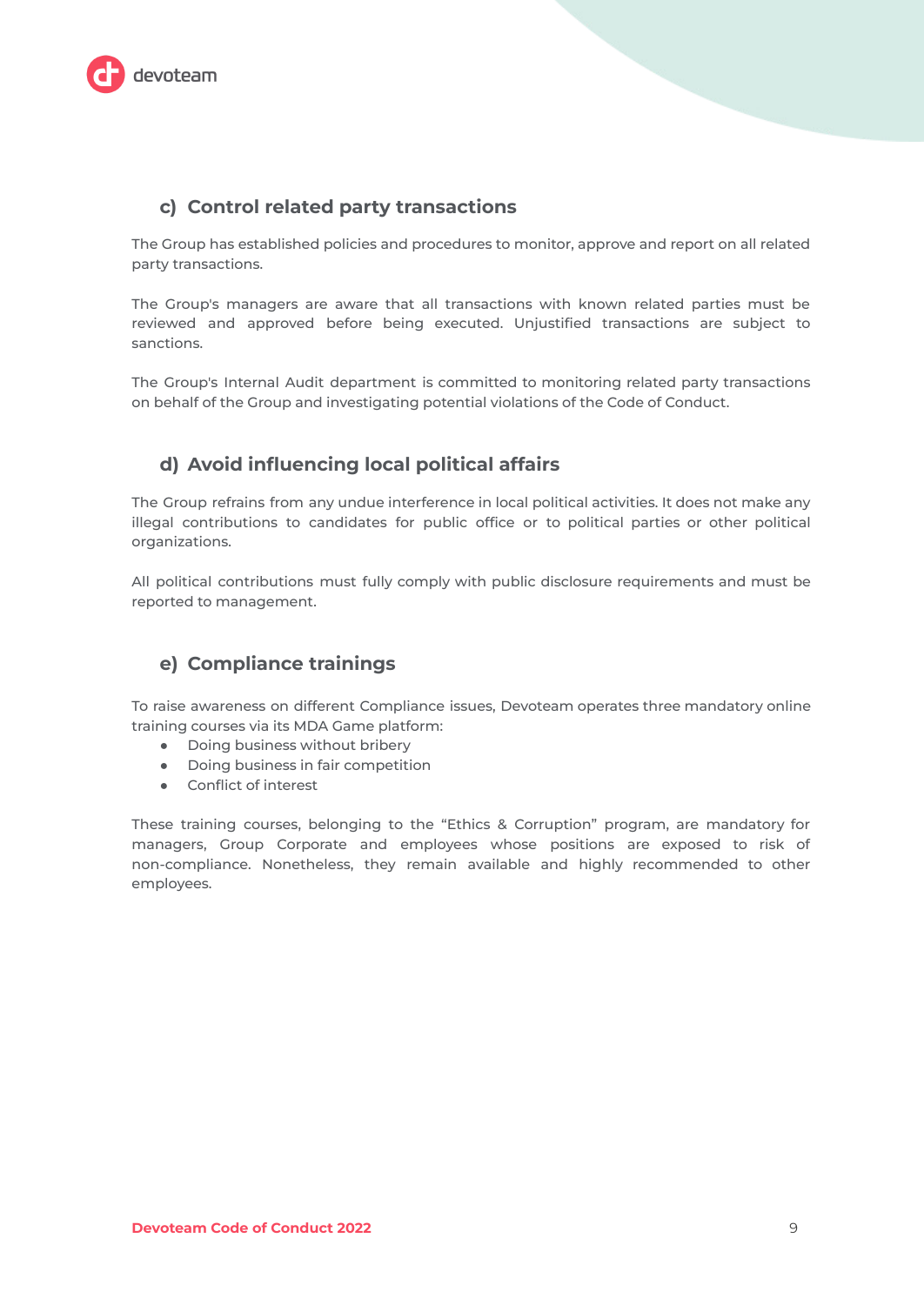

# <span id="page-9-0"></span>4. Gifts and invitation

#### <span id="page-9-1"></span>a) Gifts

In general, the Group conducts its business through the quality of its people, products and services, not through gifts.

The use of the Group's funds or assets for presents, gratifications or other favors to a third party with the power to decide or influence the Group's business activities is prohibited.

However, under certain cumulative circumstances, gifts and donations to third parties may be given and accepted:

- the gift does not involve cash or cash equivalents (e.g., gift cards, store cards, etc.);
- the gift is authorized both by local law and by the guidelines of the beneficiary's employer;
- the gift is presented openly and transparently;
- the gift is properly recorded in the company's books and records;
- the gift is offered as an expression of esteem, courtesy or in exchange for hospitality and must be in accordance with local customs.

#### <span id="page-9-2"></span>b) Third Party Invitation

Reason and moderation should prevail in business entertainment and payment of travel and accommodation expenses undertaken on behalf of the Group.

Group employees may provide business entertainment to customers or suppliers only if such entertainment is infrequent, modest and intended to serve legitimate business purposes.

All Group employees comply with the regulations issued by the Group and its component companies regarding invitations to third parties.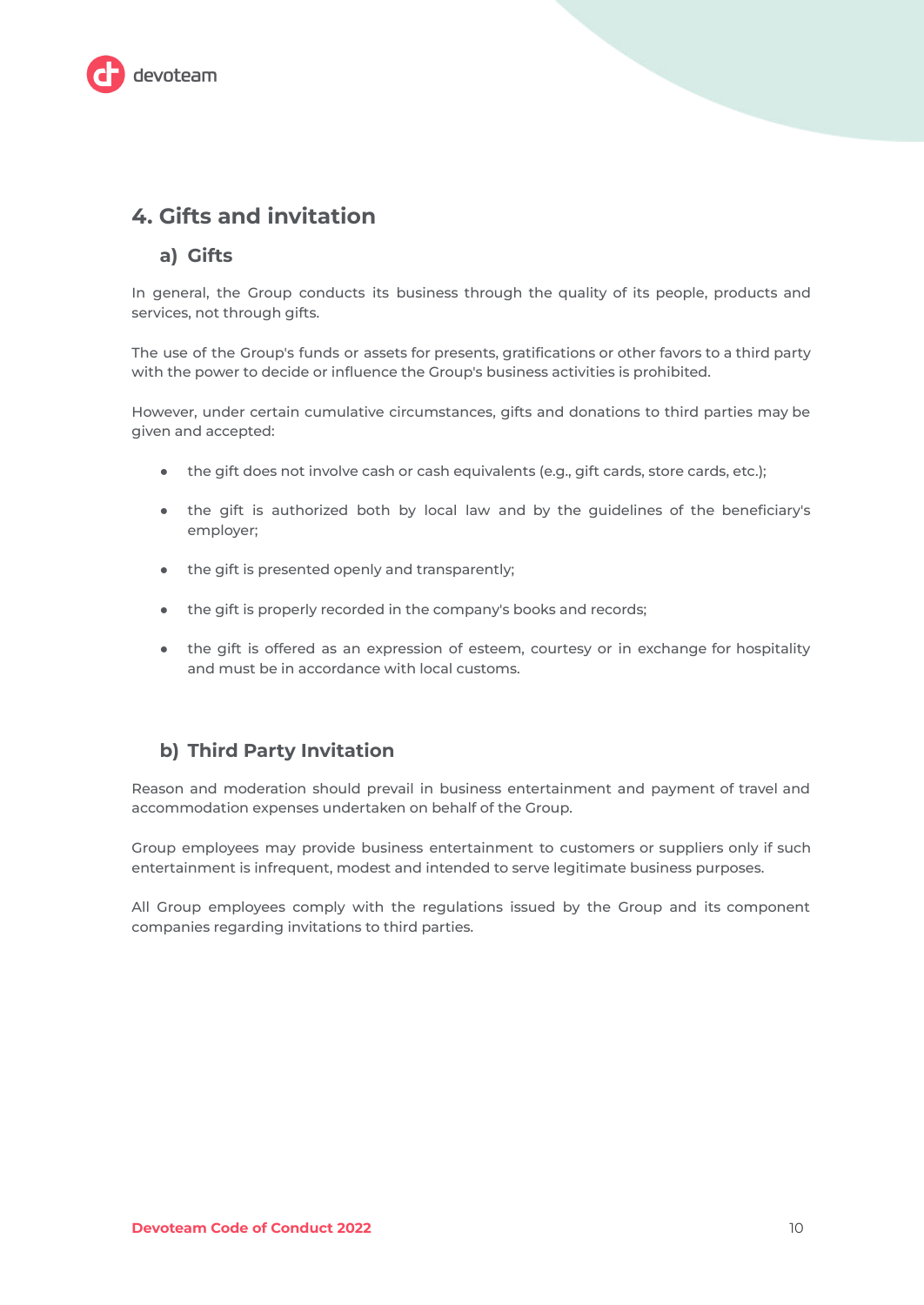

# <span id="page-10-0"></span>**5. Economic Sanctions Compliance Policy**

The Devoteam Group is committed to conducting its activities with integrity and in compliance with all applicable economic sanctions.

Violations of applicable economic sanctions may result in severe financial and penal sanctions. Any potential violation of economic sanctions or any suspicion of non-compliance with this policy must be reported without delay to the Group's management (ethics@devoteam.com).

The Group undertakes not to carry out any activity, directly or indirectly, in or with a country subject to restrictions or any other country subject to international sanctions.

In addition, no Devoteam Group entity directly carries out transactions or operations with any person located, organized or ordinarily resident in any of the countries mentioned below:

- Crimea
- Cuba
- Iran
- North Korea
- Sudan
- Syria  $\bullet$

Furthermore, the Group pays particular attention to doing business with high-risk countries. To assess and verify any potential risk, a strict due diligence process is required when carrying out activities in or with the countries labelled as "high risk".

Depending on the country where the activity is carried out, the mandatory diligence process can be operated through The Sanctions List Search Tool which helps collaborators to ensure a client or a supplier is not on international sanctions lists, as well as through local management assessment.

This list of restricted countries is subject to change. In case of doubt, the employee undertakes to contact ethics@devoteam.com.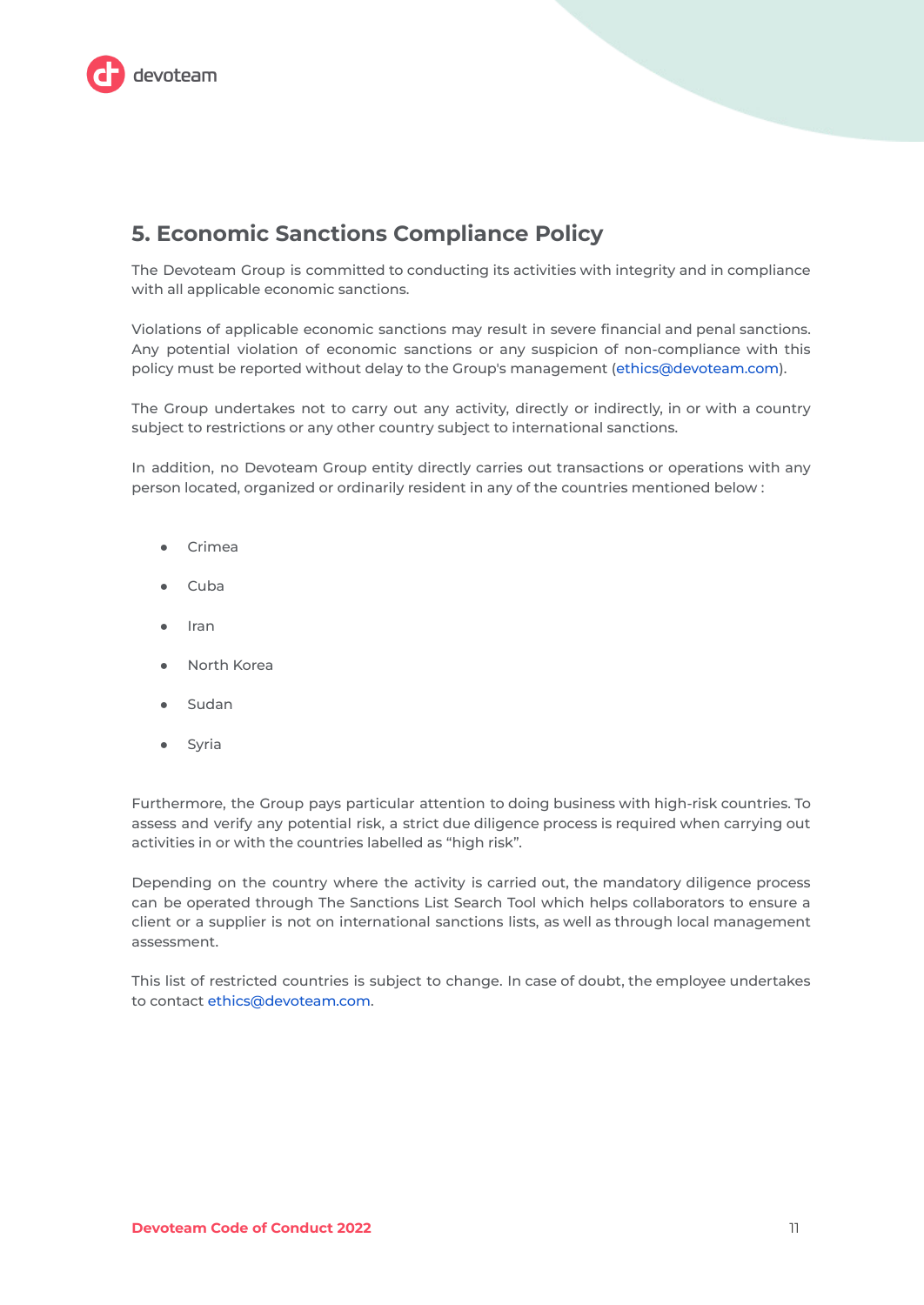

### <span id="page-11-0"></span>**6. Group Rules of engagement**

The Managing Director of each entity or country is responsible for assessing and managing the risk inherent in any of the company's commitments with third parties, whether customers, partners, suppliers or employees.

According to the degree of importance of the associated risks or the nature of these external commitments, the prior authorization (or information) of the Group Steering Committee may be required.

The Managing Director of each entity or country must comply with the following rules of engagement detailed in Appendix 2 "Groupe Rules of engagement", and ensure that they are applied within his teams.

# <span id="page-11-1"></span>**7. Group Corporate Social Responsibility**

The additional value Devoteam brings is rooted in the digital skills of all the employees who work on a daily basis at Devoteam's customers' sites. However, the Group cannot rely exclusively on this factor for its success, and considers the contribution of its stakeholders to this growth to be highly important.

Sustainable development - and CSR more particularly at our level is equally important, not only for large companies, but for the whole of society. Failure to do so could endanger the future of the Group and of future generations, calling into question the worth of the digitization work we are currently carrying out.

The Group is therefore actively committed to implementing policies that directly support sustainability and is acting primarily on 4 fronts:

- Environment: energy consumption, waste management, employee travel management and biodiversity;
- · Social: diversity, working conditions, social dialogue, skills and career management;
- Responsible Purchasing: the social and environmental impact of purchasing in the supply chain;
- · Sustainable offerings and business models: Green IT, Data Privacy, Social Risk Management.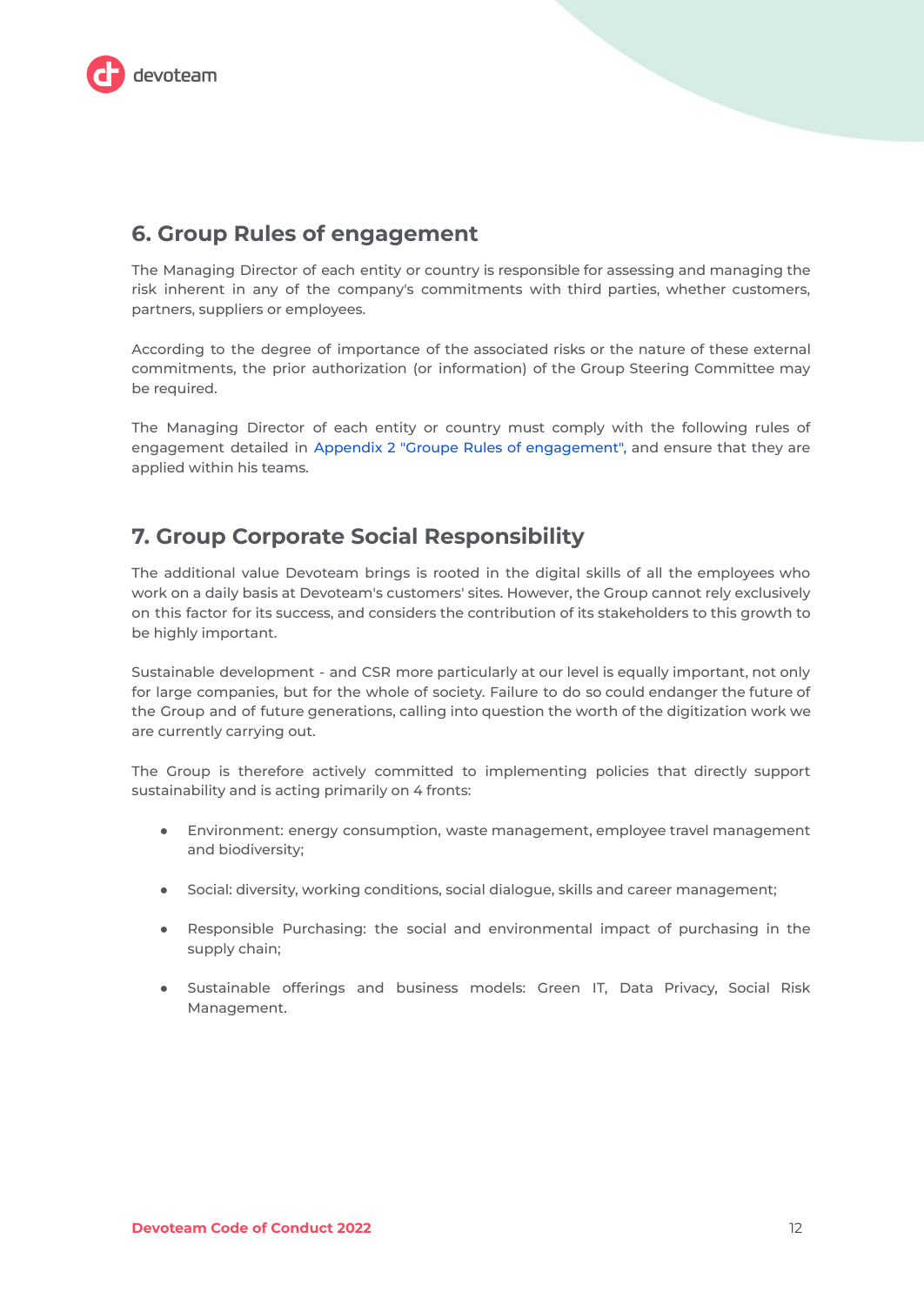

# <span id="page-12-0"></span>8. Group's Ethics Alert System

The Group takes its commitment to comply with anti-corruption legislation very seriously and expects all its employees to share this commitment.

The Group therefore expects and requires that any member of the company's staff who is aware of or has reason to suspect a violation of this policy to contact ethics@devoteam.com immediately.

The Group also provides an ethics alert system for its employees and all its stakeholders, accessible in all countries in which the Group is established.

This system allows any person who is a victim or witness of the facts mentioned below to report them to an independent actor, responsible for relaying the information to our Ethics Alert Committee, while protecting the identity and guaranteeing the anonymity of the whistleblower:

- a crime or an offense;
- any serious and manifest violation of a law, regulation or international commitment duly ratified or approved by France;
- . all obligations defined by European regulations and by the French Monetary and Financial Code (CMF) or the general regulations of the French Financial Markets Regulator (AMF) ;
- more specifically, conduct or situations contrary to the Company's Code of Conduct and Anticorruption Charter, concerning acts of corruption and influence peddling.

The ethics alert system is available on the Group's Intranet and on the website.